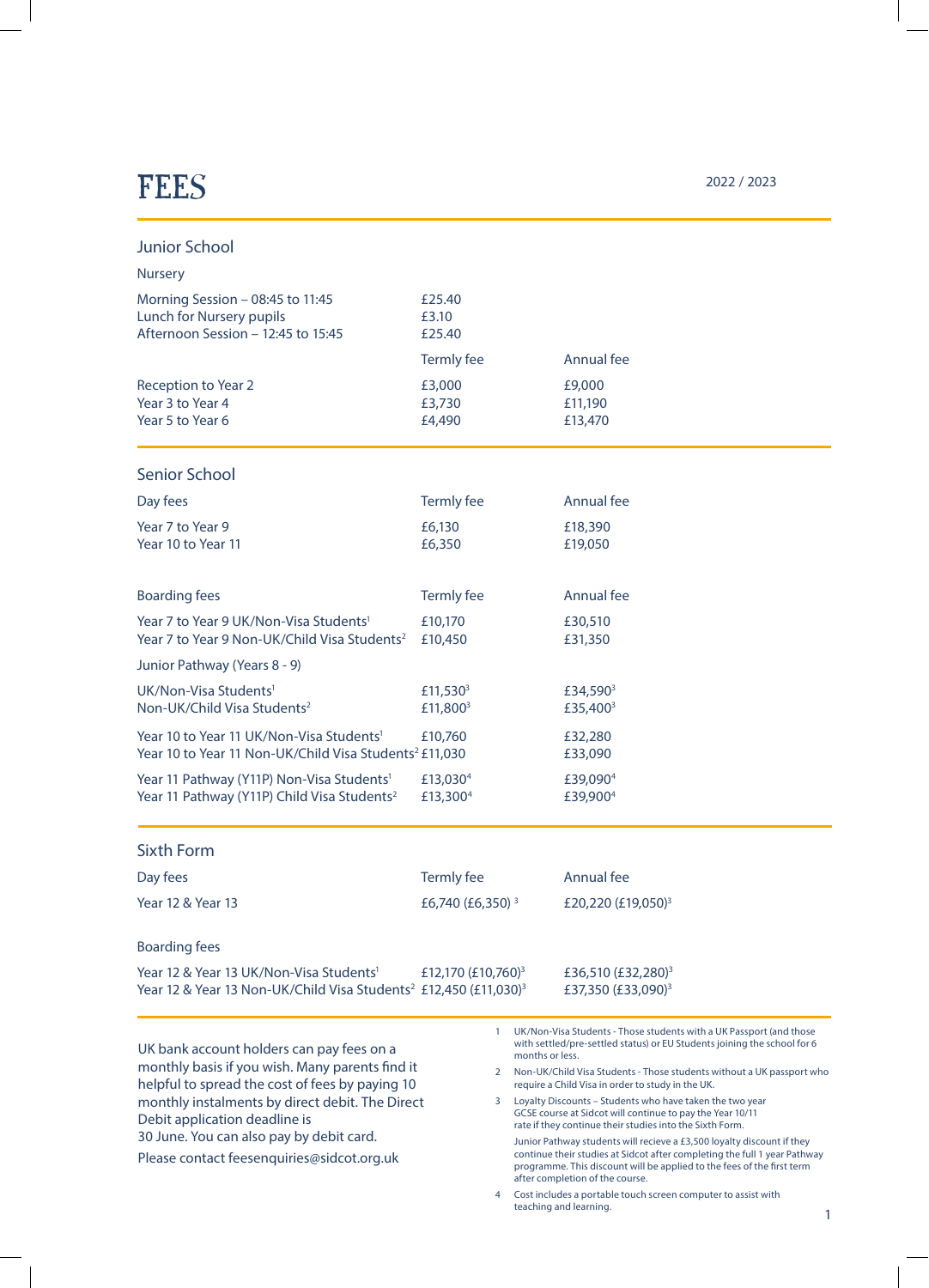### Specialist tuition

Sidcot School offers specialist tuition in a wide range of subjects and activities including Music, Drama, Sports and EAL. Learning Support is available for those with a desire for booster lessons or with specific learning needs. If you would like or need specialist tuition please see the relevant Department Head to organise and book the lessons for the following term.

### Additional charges for individual and group lessons

For Music lessons, charges are payable in arrears. Lessons missed through school trips will, wherever possible be rescheduled. However, lessons that are missed without notification to the relevant member of staff or due to pupil sickness or non receipt of payment will not be rescheduled. A four-week notice of cessation is required in writing to the Director of Music, Sidcot School, Oakridge Lane, Winscombe, North Somerset, BS25 1PD.

The hourly rate for all individual lessons is £39.30, including EAL and Learning Support. The hourly rate for group lessons is £21.75.

### Additional fees

|  | Flexi boarding |  |
|--|----------------|--|
|  |                |  |

Recognising the changing needs of families, our approach to boarding is flexible. As well as full boarding, options for both weekly and flexi boarding may be available.

Whilst the majority of our boarders are full time, we are happy to discuss other options to meet particular needs.

The cost of flexi boarding is £44.50 per night.

#### Examination charges

Examination Board charges and any access administration charges for external exams (GCSEs, etc.) which are incurred by the school, are charged to parents. They are billed in advance or in arrears, depending on the exam. For those taking IB, the examination charge is approximately £750. University application fees are also passed on to parents through our billing system, if the student/parent does not pay for their application directly.

### School Bank details

The school will let you know in writing if they are going to change their bank details. To avoid the potential of fraudulent activity, if you do receive such a notification, please ensure that you check the details against those held on the parent portal.



## Summary of fees



### Deposit

A deposit of £1,000 is payable when any UK student is accepted. The deposit for overseas students is £3,500. This deposit is in addition to the normal termly fee and is due on acceptance of a place offered. The deposit is refunded when the student finally leaves the school, once all fees and extras have been settled.

### Registration fee

To be considered for a place at Sidcot, a registration fee of £150 (£75 Sidcot Junior School and Nursery) is payable to cover the administration costs of the application.

All registration fees are non-refundable.

### Junior day fee

The Junior day fee includes snacks and the majority of after school activities. After School Care is free for the first hour up until 16:30 and £2.10 is charged per half hour from 16:30 until 18:00. Those in After School Care are welcome to have supper at a cost of £2.10 in the Refectory at 17:30. Breakfast Club provides supervision from 07:45 to 08:30 and includes a varied breakfast in the Refectory at a cost of £3.10.

### Senior day fee

The Senior day fee includes tuition, supper (if your child stays on for activities and prep after school), most extra-curricular activities (except individual specialist tuition and certain specialist activities).

### Boarding fee

The boarding fee includes all of the above plus full board, laundry, healthcare and most extracurricular activities (except individual specialist tuition).

Flexi boarding and weekly boarding are offered subject to availability. Prices and details are available on request and can be found on the school website.

### Note: fees are reviewed annually in the Spring – any

changes will be featured on our website: sidcot.org.uk/ admissions/fees.

### Each year a voluntary £10 donation to the SCPTA (Sidcot Community Parent and Teacher Association) fund will be added to your Spring Term Extras Invoice to support the initiatives of this highly important organisation in the school.

#### Extras

Parental permission will be sought for any trip or activity which incurs a charge of more than £20.